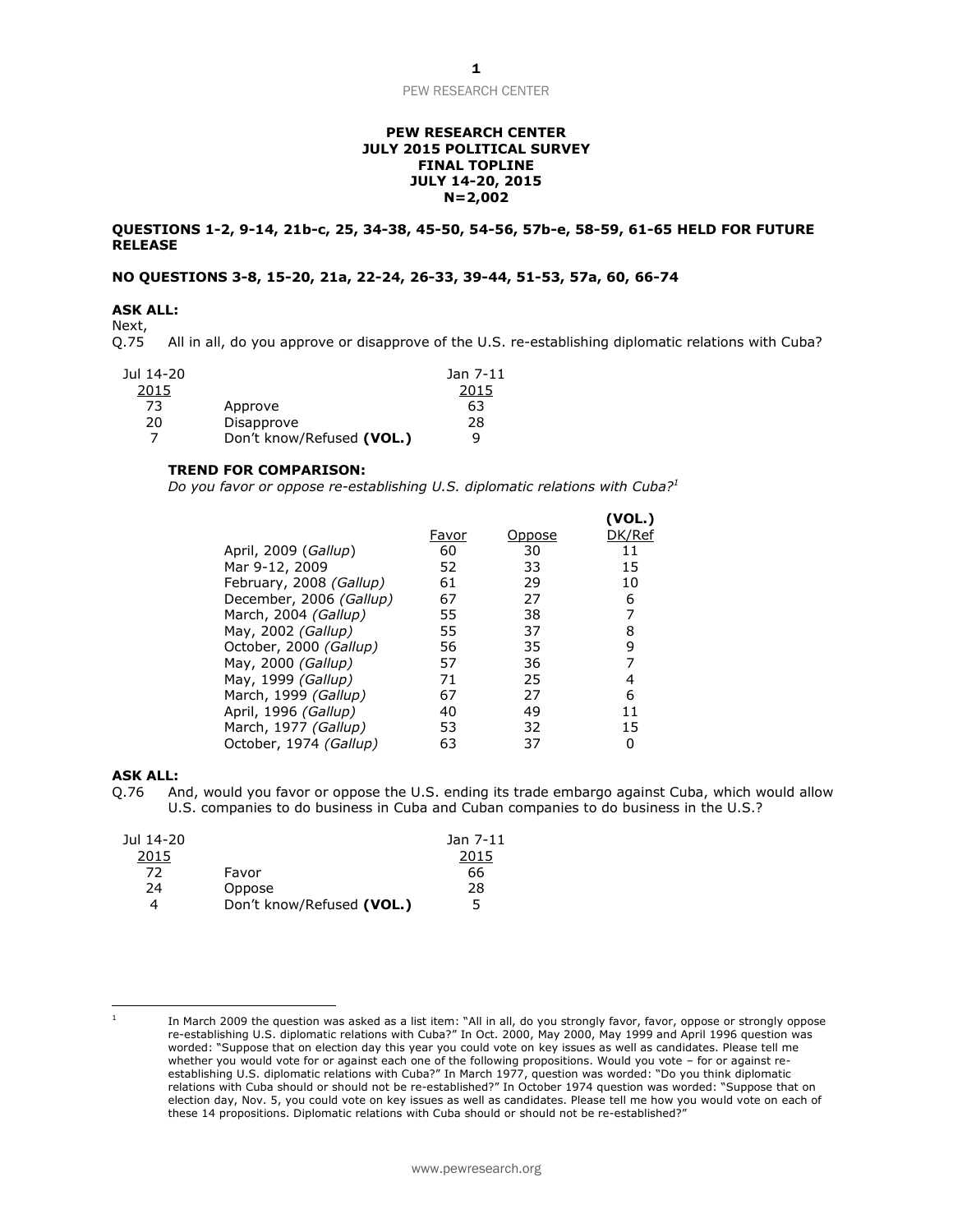# **QUESTION 76 TREND FOR COMPARISON CONTINUED…**

# **TREND FOR COMPARISON:**

*Apart from their diplomatic relations, do you favor or oppose the United States government ending its trade embargo against Cuba?*

|                                     |       |        | (VOL.) |
|-------------------------------------|-------|--------|--------|
|                                     | Favor | Oppose | DK/Ref |
| Apr 20-21, 2009 (Gallup)            | 51    | 36     | 13     |
| May 20-22, 2002 (Gallup)            | 50    | 38     | 12     |
| May 5-7, 2000 (Gallup) <sup>2</sup> | 48    | 42     | 10     |
| May 7-9, 1999 (Gallup)              | 51    | 42     | 7      |
| Mar 19-21, 1999 (Gallup)            | 51    | 39     | 10     |

# **ASK ALL:**

Q.77 Over the next several years, do you think Cuba will become more democratic, less democratic, or will it be about the same as it is now?

| Jul 14-20 |                             | Jan 7-11 |
|-----------|-----------------------------|----------|
| 2015      |                             | 2015     |
| 43        | More democratic             | 32       |
| 3         | Less democratic             | 3        |
| 49        | About the same as it is now | 60       |
| 5.        | Don't know/Refused (VOL.)   | 5        |

# **NO QUESTIONS 78-80**

# **QUESTIONS 81-84 HELD FOR FUTURE RELEASE**

#### **ASK ALL:**

PARTY In politics TODAY, do you consider yourself a Republican, Democrat, or independent? **ASK IF INDEP/NO PREF/OTHER/DK/REF (PARTY=3,4,5,9):**

PARTYLN As of today do you lean more to the Republican Party or more to the Democratic Party?

|                      |            |          |                        | (VOL.)         | (VOL.) |        |      |      |
|----------------------|------------|----------|------------------------|----------------|--------|--------|------|------|
|                      |            |          |                        | No             | Other  | (VOL.) | Lean | Lean |
|                      | Republican | Democrat | Independent preference |                | party  | DK/Ref | Rep  | Dem  |
| Jul 14-20, 2015      | 22         | 32       | 41                     | 4              | $\ast$ | 1      | 15   | 19   |
| May 12-18, 2015      | 24         | 32       | 38                     | 3              | 1      | 2      | 15   | 18   |
| Mar 25-29, 2015      | 25         | 30       | 39                     | 4              | $\ast$ | 2      | 15   | 17   |
| Feb 18-22, 2015      | 24         | 31       | 38                     | 4              | 1      | 1      | 18   | 17   |
| Jan 7-11, 2015       | 21         | 30       | 44                     | 3              | 1      | 1      | 19   | 18   |
| Dec 3-7, 2014        | 24         | 31       | 39                     | 3              | 1      | 2      | 17   | 17   |
| Nov 6-9, 2014        | 27         | 32       | 36                     | $\overline{2}$ | $\ast$ | 1      | 15   | 16   |
| Oct 15-20, 2014      | 24         | 33       | 38                     | 4              | $\ast$ | 1      | 13   | 17   |
| Sep 2-9, 2014        | 24         | 33       | 38                     | 3              | 1      | 2      | 15   | 15   |
| Aug 20-24, 2014      | 24         | 31       | 37                     | $\overline{4}$ | 1      | 4      | 15   | 16   |
| Jul 8-14, 2014       | 25         | 34       | 37                     | $\overline{2}$ | 1      | 1      | 16   | 15   |
| <b>Yearly Totals</b> |            |          |                        |                |        |        |      |      |
| 2014                 | 23.2       | 31.5     | 39.5                   | 3.1            | .7     | 2.0    | 16.2 | 16.5 |
| 2013                 | 23.9       | 32.1     | 38.3                   | 2.9            | .5     | 2.2    | 16.0 | 16.0 |
| 2012                 | 24.7       | 32.6     | 36.4                   | 3.1            | .5     | 2.7    | 14.4 | 16.1 |
| 2011                 | 24.3       | 32.3     | 37.4                   | 3.1            | .4     | 2.5    | 15.7 | 15.6 |
| 2010                 | 25.2       | 32.7     | 35.2                   | 3.6            | .4     | 2.8    | 14.5 | 14.1 |
| 2009                 | 23.9       | 34.4     | 35.1                   | 3.4            | .4     | 2.8    | 13.1 | 15.7 |
| 2008                 | 25.7       | 36.0     | 31.5                   | 3.6            | .3     | 3.0    | 10.6 | 15.2 |
| 2007                 | 25.3       | 32.9     | 34.1                   | 4.3            | .4     | 2.9    | 10.9 | 17.0 |
| 2006                 | 27.8       | 33.1     | 30.9                   | 4.4            | .3     | 3.4    | 10.5 | 15.1 |

 $\frac{1}{2}$ 

In May 2000, May 1999 and March 1999 question was worded: "Suppose that on election day this year you could vote on key issues as well as candidates. Please tell me whether you would vote for or against each one of the following propositions. Would you vote - for or against ending the U.S. trade embargo with Cuba?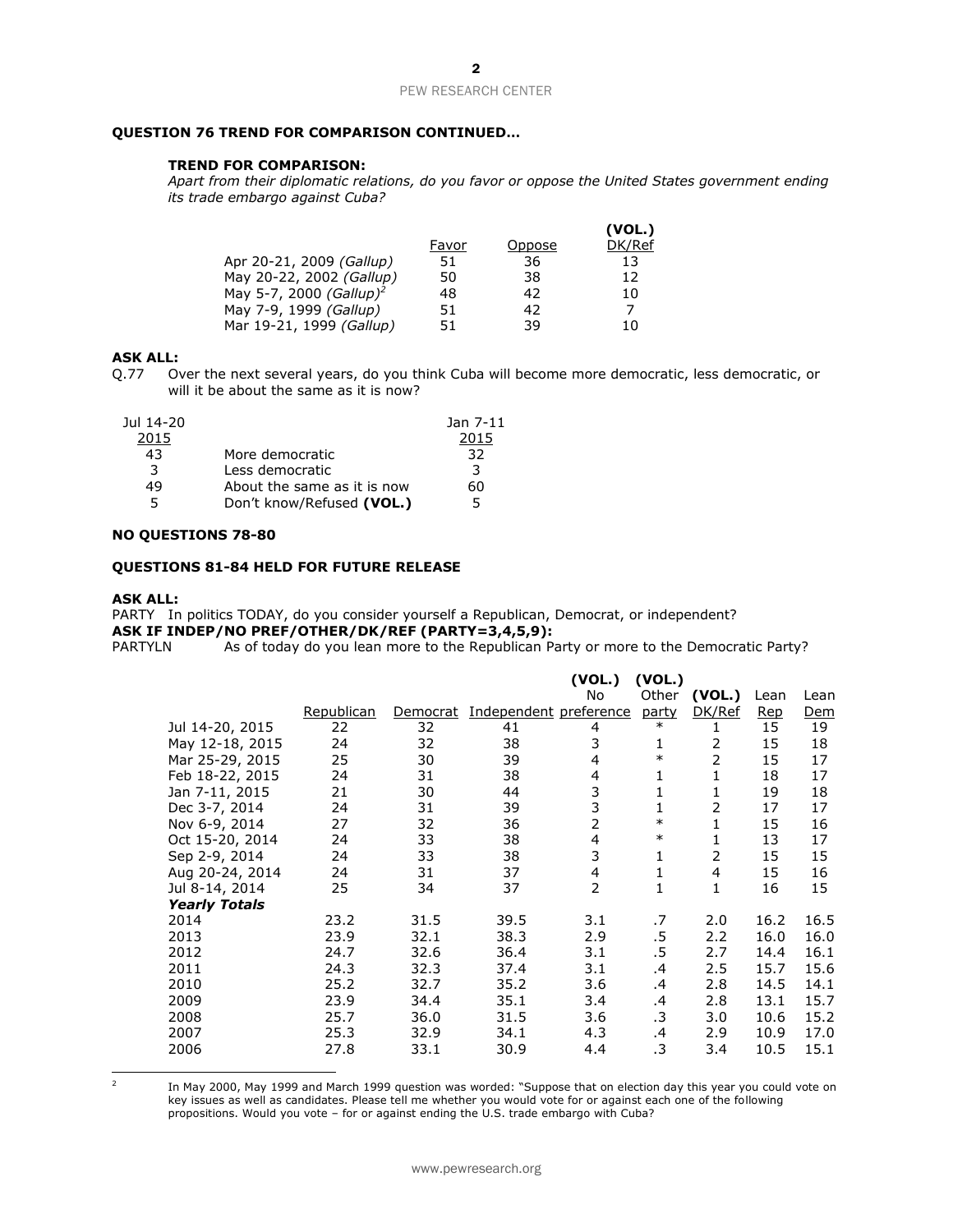# **PARTY/PARTYLN CONTINUED…**

| , ART LER CORTEROLD |            |          |                        |              |        |        |      |            |
|---------------------|------------|----------|------------------------|--------------|--------|--------|------|------------|
|                     |            |          |                        |              | (VOL.) |        |      |            |
|                     |            |          |                        | No           | Other  | (VOL.) | Lean | Lean       |
|                     | Republican | Democrat | Independent preference |              | party  | DK/Ref | Rep  | <u>Dem</u> |
| 2005                | 29.3       | 32.8     | 30.2                   | 4.5          | .3     | 2.8    | 10.3 | 14.9       |
| 2004                | 30.0       | 33.5     | 29.5                   | 3.8          | .4     | 3.0    | 11.7 | 13.4       |
| 2003                | 30.3       | 31.5     | 30.5                   | 4.8          | .5     | 2.5    | 12.0 | 12.6       |
| 2002                | 30.4       | 31.4     | 29.8                   | 5.0          | .7     | 2.7    | 12.4 | 11.6       |
| 2001                | 29.0       | 33.2     | 29.5                   | 5.2          | .6     | 2.6    | 11.9 | 11.6       |
| 2001 Post-Sept 11   | 30.9       | 31.8     | 27.9                   | 5.2          | .6     | 3.6    | 11.7 | 9.4        |
| 2001 Pre-Sept 11    | 27.3       | 34.4     | 30.9                   | 5.1          | .6     | 1.7    | 12.1 | 13.5       |
| 2000                | 28.0       | 33.4     | 29.1                   | 5.5          | .5     | 3.6    | 11.6 | 11.7       |
| 1999                | 26.6       | 33.5     | 33.7                   | 3.9          | .5     | 1.9    | 13.0 | 14.5       |
| 1998                | 27.9       | 33.7     | 31.1                   | 4.6          | .4     | 2.3    | 11.6 | 13.1       |
| 1997                | 28.0       | 33.4     | 32.0                   | 4.0          | .4     | 2.3    | 12.2 | 14.1       |
| 1996                | 28.9       | 33.9     | 31.8                   | 3.0          | .4     | 2.0    | 12.1 | 14.9       |
| 1995                | 31.6       | 30.0     | 33.7                   | 2.4          | .6     | 1.3    | 15.1 | 13.5       |
| 1994                | 30.1       | 31.5     | 33.5                   | 1.3          | $-$    | 3.6    | 13.7 | 12.2       |
| 1993                | 27.4       | 33.6     | 34.2                   | 4.4          | 1.5    | 2.9    | 11.5 | 14.9       |
| 1992                | 27.6       | 33.7     | 34.7                   | 1.5          | 0      | 2.5    | 12.6 | 16.5       |
| 1991                | 30.9       | 31.4     | 33.2                   | $\mathbf{0}$ | 1.4    | 3.0    | 14.7 | 10.8       |
| 1990                | 30.9       | 33.2     | 29.3                   | 1.2          | 1.9    | 3.4    | 12.4 | 11.3       |
| 1989                | 33         | 33       | 34                     |              |        |        |      |            |
| 1987                | 26         | 35       | 39                     |              |        |        |      |            |
|                     |            |          |                        |              |        |        |      |            |

# **ASK ALL:**<br>TEAPARTY2

TEAPARTY2 From what you know, do you agree or disagree with the Tea Party movement, or don't you have an opinion either way?

|                          |       |                 |            | (VOL.)         |                | Not               |
|--------------------------|-------|-----------------|------------|----------------|----------------|-------------------|
|                          |       |                 | No opinion | Haven't        | (VOL.)         | heard of/         |
|                          | Agree | <b>Disagree</b> | either way | heard of       | <b>Refused</b> | <u>DК</u>         |
| Jul 14-20, 2015          | 15    | 27              | 55         | 2              | 1              | $\qquad \qquad -$ |
| Jan 7-11, 2015           | 17    | 27              | 52         | $\overline{2}$ | 1              |                   |
| Jan 23-Mar 16, 2014      | 18    | 28              | 51         | 1              | 2              |                   |
| Oct 9-13, 2013           | 19    | 32              | 46         | $\overline{2}$ | $\overline{2}$ |                   |
| Jul 17-21, 2013          | 18    | 25              | 52         | 4              | 1              |                   |
| Jun 12-16, 2013          | 22    | 29              | 46         | 2              | 2              |                   |
| May 23-26, 2013          | 17    | 20              | 56         | 3              | 4              |                   |
| Feb 14-17, 2013          | 19    | 26              | 52         | $\overline{2}$ | 1              |                   |
| Dec 5-9, 2012            | 18    | 29              | 50         | $\overline{2}$ | 1              |                   |
| Oct 31-Nov 3, 2012 (RVs) | 19    | 29              | 47         | $\mathbf{1}$   | 3              |                   |
| Oct 4-7, 2012            | 19    | 25              | 52         | 2              | 2              |                   |
| Sep 12-16, 2012          | 18    | 26              | 53         | $\overline{2}$ | 2              |                   |
| Jul 16-26, 2012          | 16    | 27              | 54         | 2              | 1              |                   |
| Jun 28-Jul 9, 2012       | 19    | 27              | 49         | 3              | 2              |                   |
| Jun 7-17, 2012           | 21    | 25              | 52         | $\overline{2}$ | 1              |                   |
| May 9-Jun 3, 2012        | 16    | 25              | 54         | $\overline{2}$ | 3              |                   |
| Apr 4-15, 2012           | 20    | 26              | 50         | 3              | 2              |                   |
| Mar 7-11, 2012           | 19    | 29              | 48         | $\overline{2}$ | 2              |                   |
| Feb 8-12, 2012           | 18    | 25              | 53         | $\overline{2}$ | $\overline{2}$ |                   |
| Jan 11-16, 2012          | 20    | 24              | 52         | $\overline{2}$ | 2              |                   |
| Jan 4-8, 2012            | 18    | 25              | 52         | $\overline{2}$ | 3              |                   |
| Dec 7-11, 2011           | 19    | 27              | 50         | $\overline{2}$ | $\overline{2}$ |                   |
| Nov 9-14, 2011           | 20    | 27              | 51         | 1              | 1              |                   |
| Sep 22-Oct 4, 2011       | 19    | 27              | 51         | $\overline{2}$ | 1              |                   |
| Aug 17-21, 2011          | 20    | 27              | 50         | 1              | 1              |                   |
| Jul 20-24, 2011          | 20    | 24              | 53         | 1              | 1              |                   |
| Jun 15-19, 2011          | 20    | 26              | 50         | 3              | $\overline{2}$ |                   |
| May 25-30, 2011          | 18    | 23              | 54         | 2              | $\overline{2}$ |                   |
| Mar 30-Apr 3, 2011       | 22    | 29              | 47         | 1              | 1              | --                |